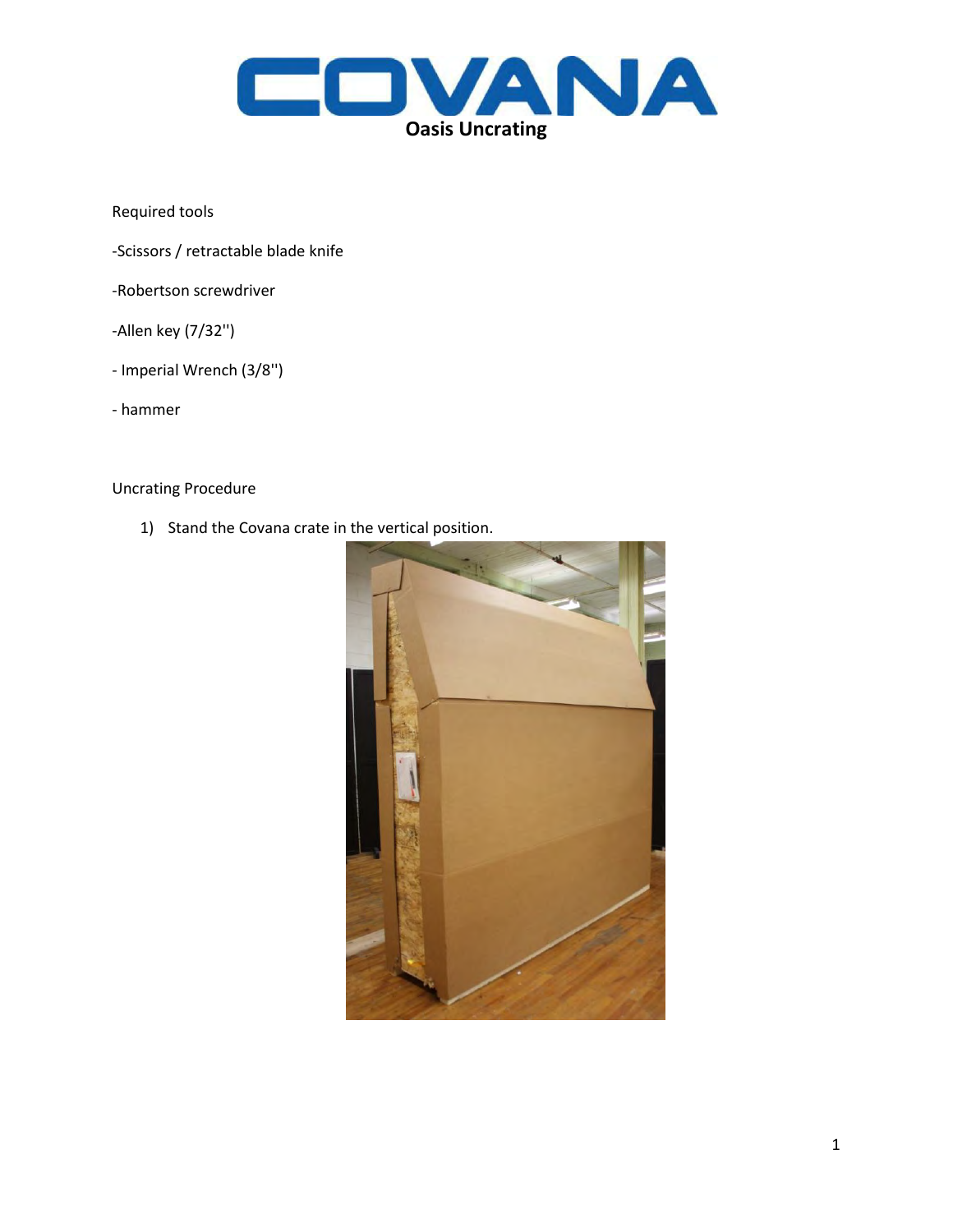

2) With the retractable blade knife or scissors cut and remove the front cardboard.



3) Cut and remove the cable ties (4) holding the sleeve boxes -2 boxes per side



4) Remove the sleeve boxes (4) from the crate and place them in a safe place – 2 boxes per side

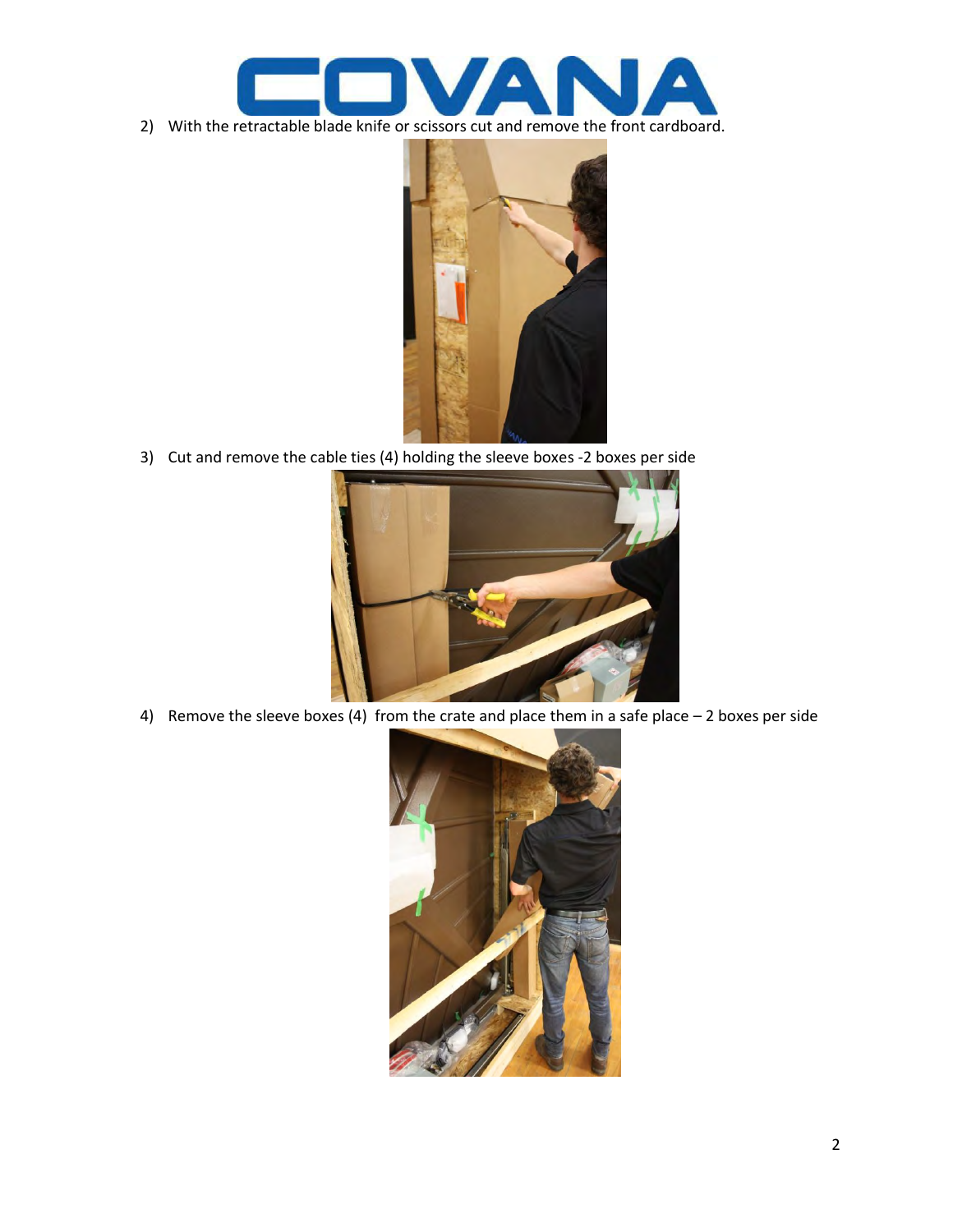

5) Remove the small box, the foams and the seals package from the crate and place them in a safe place. Use a hammer to remove the front wood board by hitting it.



6) Use a Robertson screwdriver to remove the (2) screws holding the motor box.



7) Use a  $3/8$ " Imperial wrench to remove the screw holding the bottom of the jack.  $-1$  screw per side.

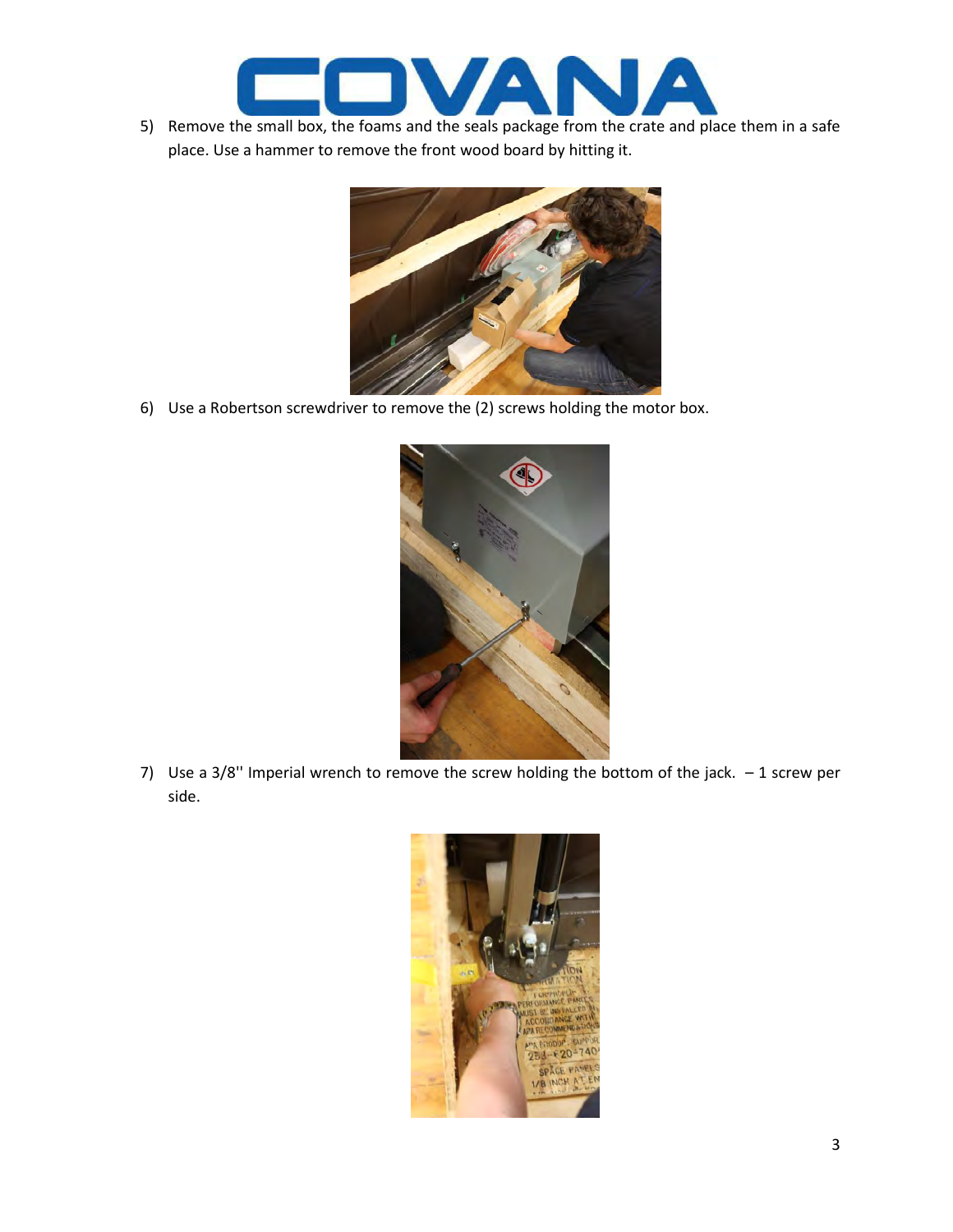

8) Use a 7/32" Allen key to remove the bolt holding the bracket with the jack. - 1 screw per side



9) In a team of two (2), remove the motor from the crate (hold it by the jack) by lifting it up.



10) Use a Robertson screwdriver to remove the (2) screws on the aspenite sheet. – 1 sheet per side

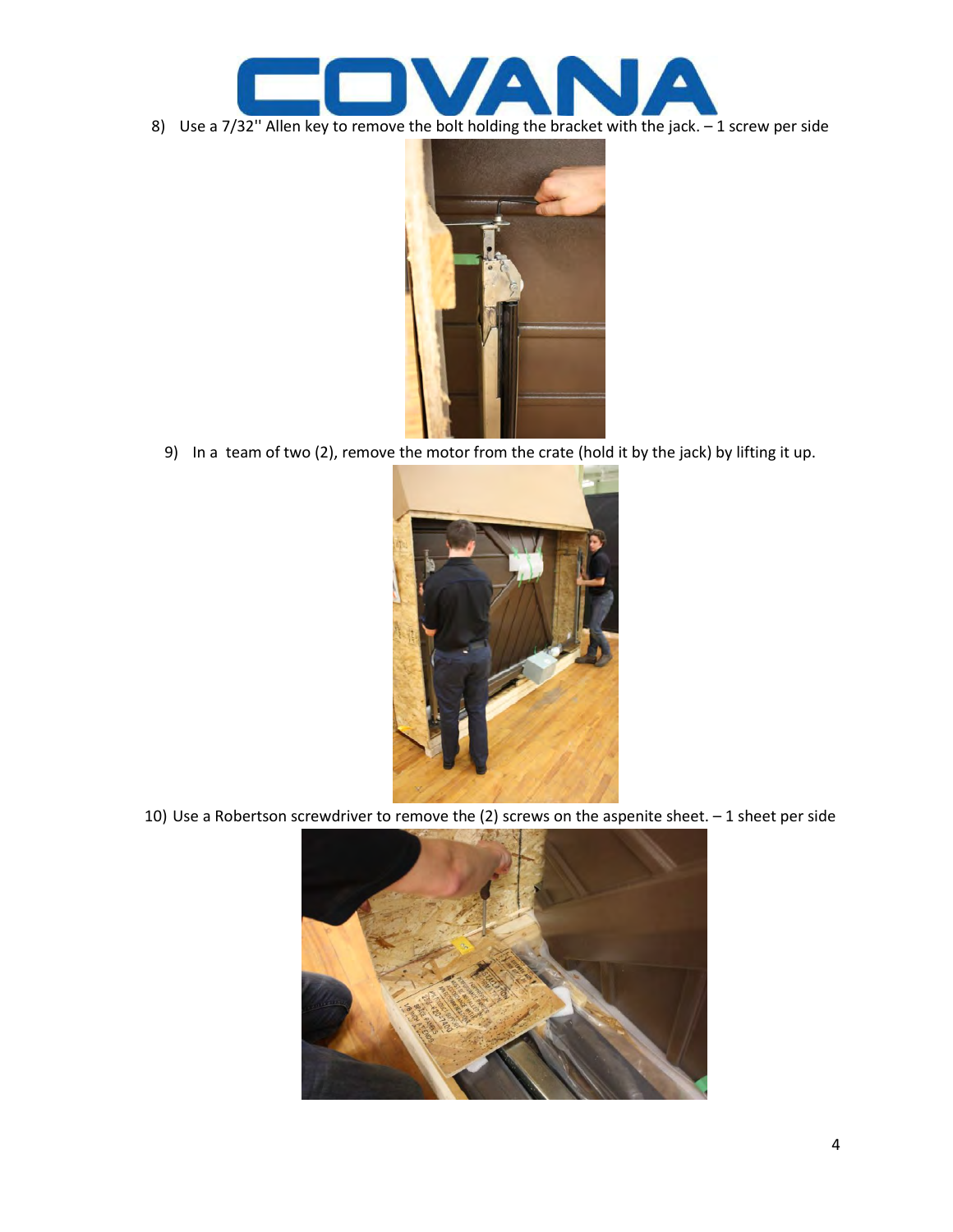

- 11) Remove the aspenite sheet.
- 12) Remove the extrusions and the jacks in the bottom of the crate.



13) In a team of two (2) or three (3) lower the crate on its back side. One (1) person on each side of the side panel. The third person holds the top crate while the crate is coming down.



14) With the retractable blade knife or scissors cut and remove the top cardboard.

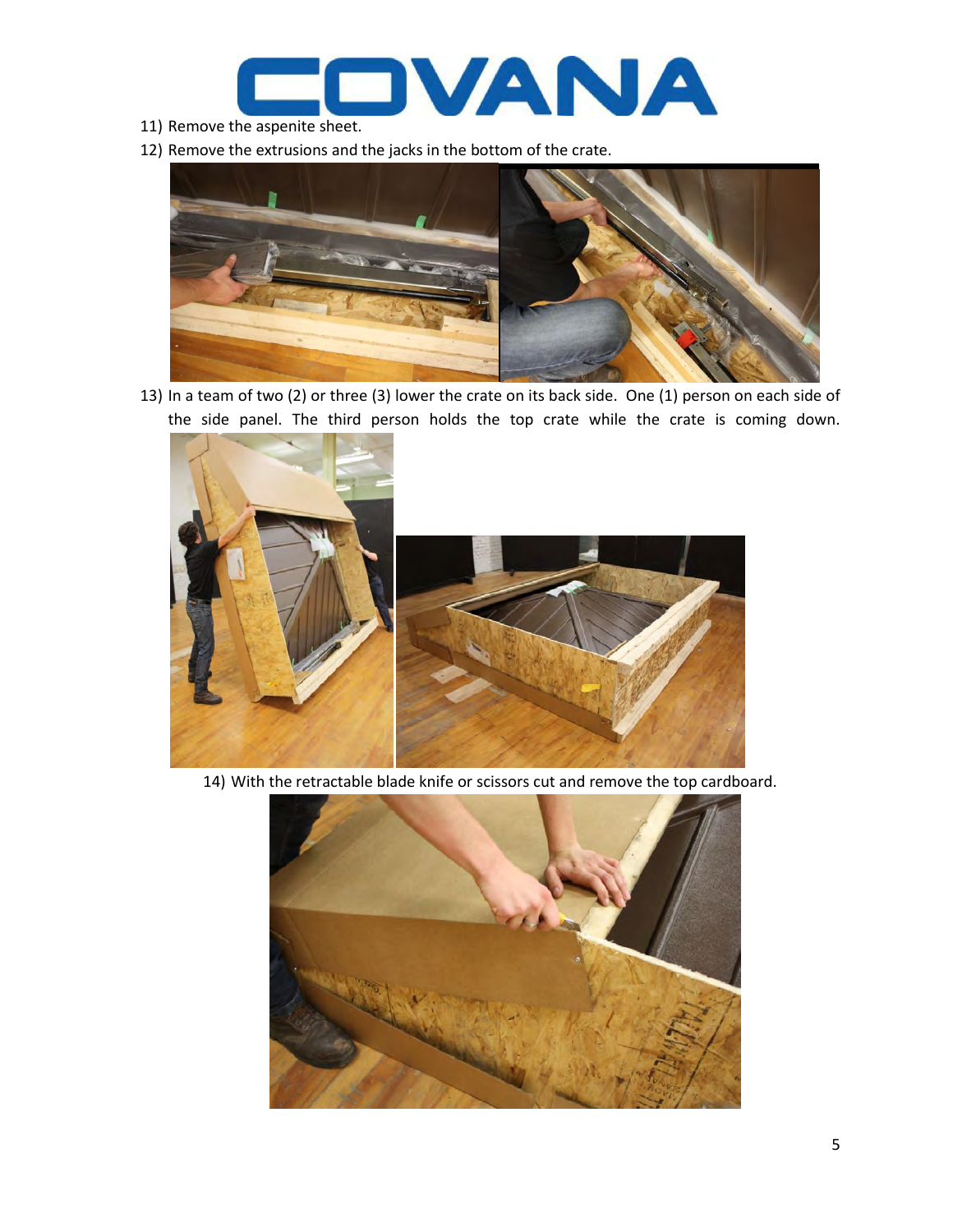

15) If your Covana contains roller shades. Remove the cardboard cylinder from the side panels holes and place them in a safe place. Use a hammer to remove the last wood board in the front of the crate.



16) Using a Robertson screwdriver, remove the 2 screws that attach the four (4) crate brackets to the cover.



17) Use a 3/8'' Imperial wrench to unscrew the (4) roof brackets from the side panels. – 4 screws per side.